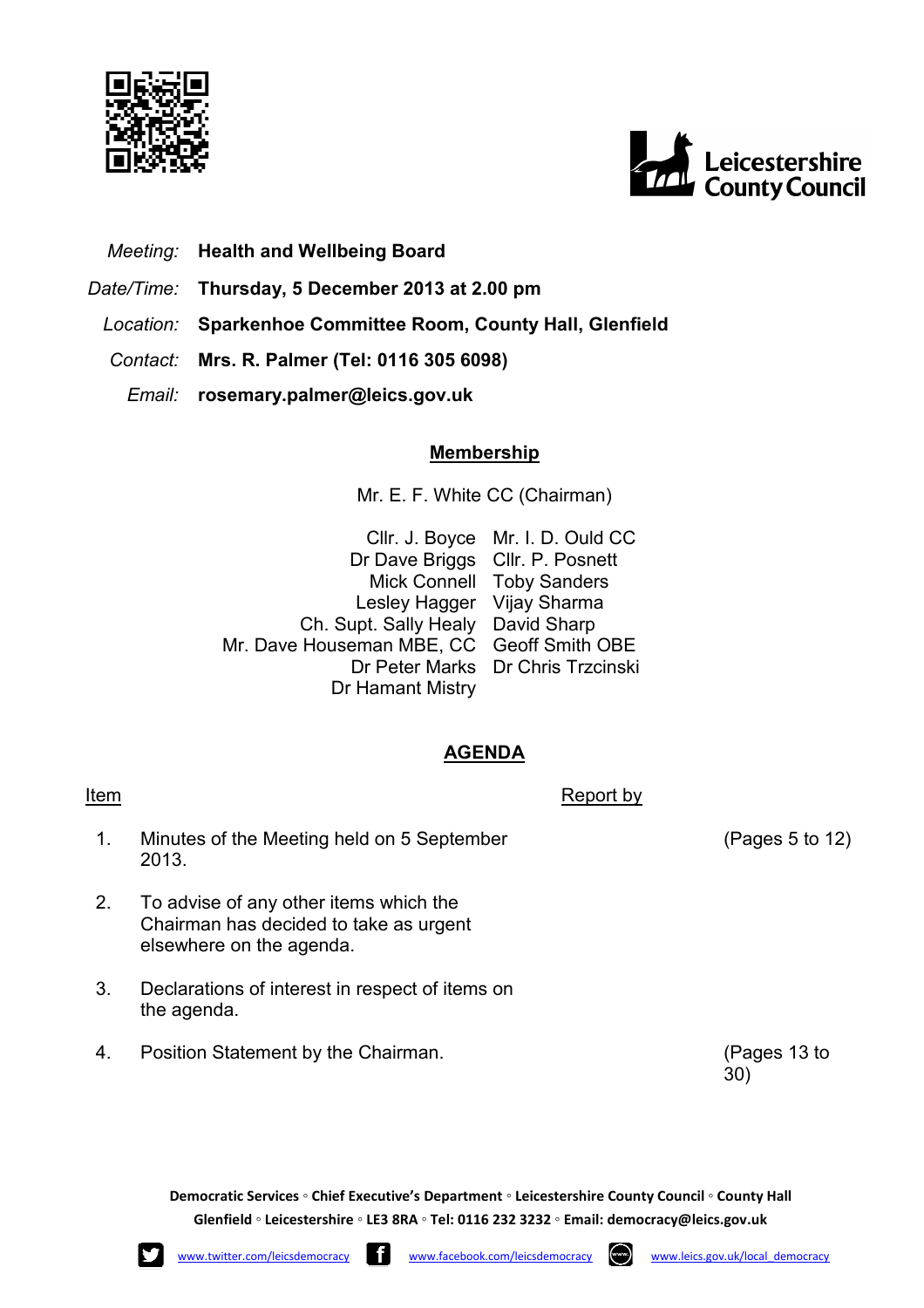Strategy.

| 5.  | NHS Mandate.                                                              | Programme<br><b>Director</b>                                                                                                 | (Pages 31 to<br>36)   |
|-----|---------------------------------------------------------------------------|------------------------------------------------------------------------------------------------------------------------------|-----------------------|
| 6.  | Better Care Together Update.                                              | <b>Better Care</b><br>Together                                                                                               | (Pages 37 to<br>42)   |
| 7.  | NHS Call to Action.                                                       | <b>Better Care</b><br>Together                                                                                               | (Pages 43 to<br>46)   |
| 8.  | An Introduction to Healthwatch Leicestershire.                            | Healthwatch                                                                                                                  | (Pages 47 - 50)       |
|     | There will be a powerpoint presentation for this item.                    |                                                                                                                              |                       |
| 9.  | <b>Autism Self Assessment.</b>                                            | Director of Adults<br>and Communities                                                                                        | (Pages 51 to<br>70)   |
| 10. | The Local Government Declaration on<br><b>Tobacco Control.</b>            | Director of Public<br>Health                                                                                                 | (Pages 71 to<br>74)   |
| 11. | Housing Offer to Health.                                                  | <b>Blaby District</b><br>Council                                                                                             | (Pages 75 -<br>128)   |
|     | There will be a powerpoint presentation for this item.                    |                                                                                                                              |                       |
|     | Governance.                                                               |                                                                                                                              |                       |
| 12. | NHS Transfers for Social Care and the<br>Integration Transformation Fund. | West<br>Leicestershire<br>CCG, East<br>Leicestershire and<br>Rutland CCG and<br><b>Director of Adults</b><br>and Communities | (Pages 129 to<br>136) |
|     | Performance.                                                              |                                                                                                                              |                       |
| 13. | Performance Report.                                                       | <b>Chief Executive</b><br>and Greater East<br><b>Midlands</b><br>Commissioning<br><b>Support Unit</b>                        | (Pages 137 to<br>146) |
| 14. | Support for People with Learning Disabilities.                            | Integrated<br>Commissioning<br><b>Board</b>                                                                                  | (Pages 147 to<br>174) |
| 15. | <b>Excess Winter Deaths.</b>                                              | Director of Public<br>Health and Blaby<br><b>District Council</b>                                                            | (Pages 175 to<br>186) |
|     | 16. Acute Mental Health Bed Occupancy.                                    | Leicestershire<br><b>Partnership NHS</b><br>Trust                                                                            | (Pages 187 -<br>192)  |